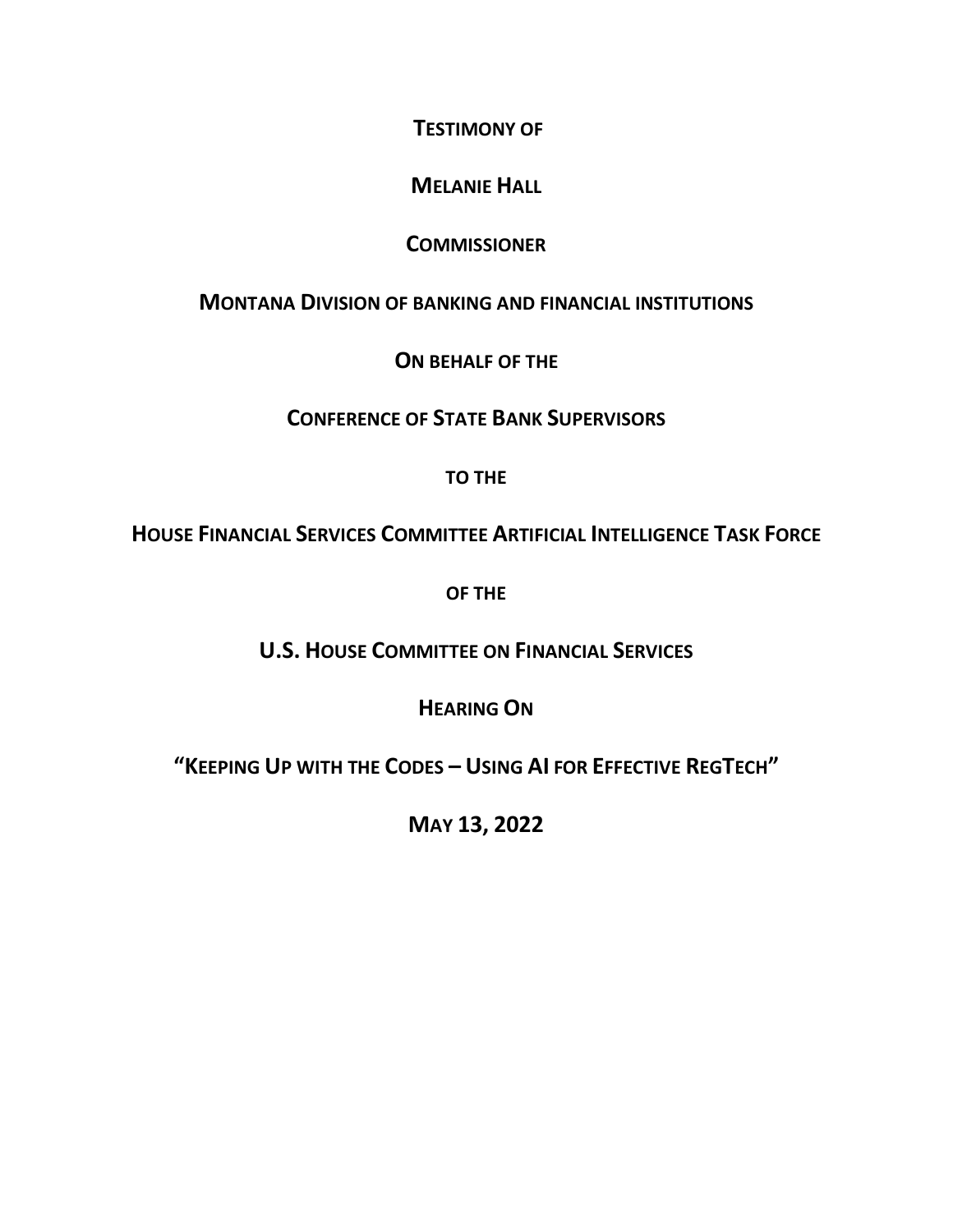### **Introduction**

Thank you, Chairman Foster, Ranking Member Gonzalez and distinguished members of the Task Force. My name is Melanie Hall. I am the Commissioner of the Montana Division of Banking and Financial Institutions and serve as the Chair of the Conference of State Bank Supervisors' (CSBS) Board of Directors. CSBS thanks the House Financial Services Committee Artificial Intelligence Task Force for convening this important hearing entitled "Keeping Up with the Codes – Using AI for Effective RegTech."

It is my pleasure to testify on behalf of CSBS on how the state system uses technology for financial supervision today and how we see that shaping financial supervision in the future through Networked Supervision, our design to create a federated state system through greater use of technology and enhanced state-to-state and state-to-federal partnerships.

CSBS is the national organization of state banking and financial regulators that educates and informs policy makers, consumers and other stakeholders about issues affecting states' banking and financial services markets. Representing a network of financial regulators in all 50 U.S. states and territories, CSBS also provides a range of professional development and training programs and serves as a forum for collaborating and developing policies that strengthen financial regulation for the benefit of consumers and communities. CSBS supports state regulators in their mission to ensure safety and soundness; protect consumers; promote economic growth; and foster innovative, responsive supervision.

State regulators charter and supervise approximately 3,981 banks with more than \$7.15 trillion in combined assets, representing 79% of all U.S. banks, half of all small business lending and two-thirds of all agriculture lending in America. State regulators also are the primary licensing authority for nonbank financial services providers, including mortgage lenders, money transmitters and consumer lenders.

CSBS, on behalf of state regulators, operates the Nationwide Multistate Licensing System (NMLS), a regulatory licensing platform that launched in 2008 and is now used for statelicensed nonbank financial services providers in the money services, mortgage, consumer finance and debt industries. In the mortgage space, for example, all 579,000 mortgage loan originators operating in the United States are licensed or registered in NMLS. CSBS continues to enhance its technology platforms as states identify and develop new ways to work together and improve their supervisory capabilities. Two years ago, we launched the State Examination System (SES), an online platform that connects state agencies and the companies they supervise in the examination process.

Technology has been an important part of the state system's evolution and will continue to play a critical role as financial transactions become faster and more complex. To that end, CSBS is focused on finding new and improved ways for our data, technology and analytical products to help state regulators mitigate risk and protect consumers from bad actors. In addition, states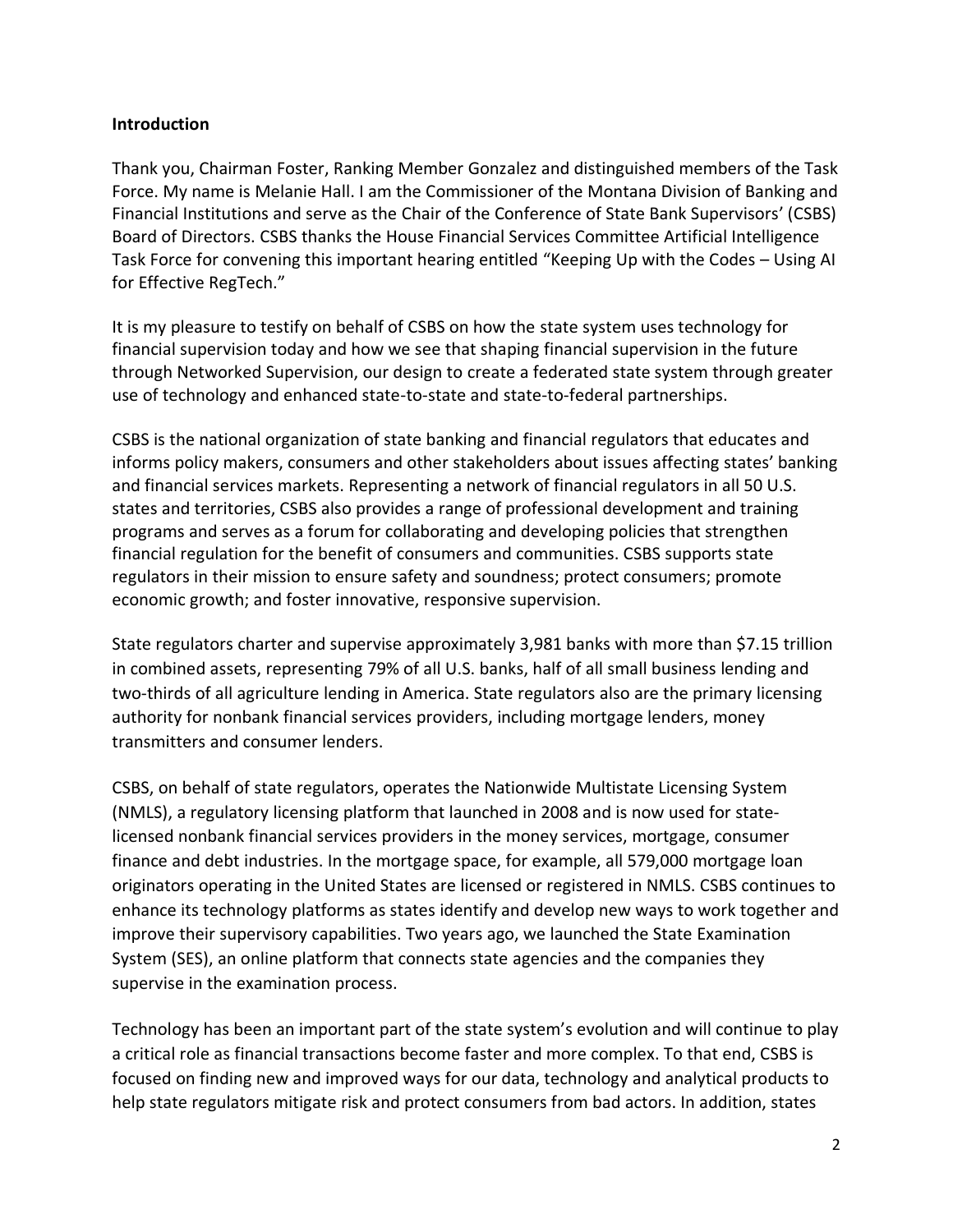are focused on building the regulatory system of the future through Networked Supervision where technology platforms and data analytics allow 50+ state financial agencies to operate as one seamless supervisory network. We appreciate the opportunity to talk about how we are using "regtech" and "suptech" to strengthen regulation today and to envision the regulatory system of the future.

Specifically, this testimony will address:

- How States are Building a Network of Supervision
- How States use NMLS as a Regtech Resource
- The Evolution of Suptech Supervision through SES
- How States are Improving Supervision Using Data Analytics
- Results of Networked Supervision are Already Being Realized

### **BUILDING A NETWORK OF SUPERVISION**

State regulators have been working together for decades to identify and develop tools and resources to streamline the regulation of multistate companies. That collaboration has steadily increased over the years with changes in the financial services space and advancements in technology. Some of the milestones toward greater collaboration include the Nationwide Cooperative Agreement signed in 1997, NMLS created in 2008, and the Vision 2020 initiative adopted by the states in 2017 that led to Networked Supervision.

CSBS is driving greater technology use through Networked Supervision, a regulatory approach that encourages diversity in size and scope, streamlines licensing, reduces regulatory burden, and enables responsible innovation that benefits consumers and local economies alike. This single strategic approach will evolve the state system to one where communication occurs in real time, knowledge and expertise flows across the states and regulation becomes streamlined throughout the industry.

NMLS, SES and data analytics are critical technologies to enable the state systems' move toward Network Supervision – both by supporting today's initiatives and establishing the technological foundation for future collaboration among the states.

### **How States use NMLS as a Regtech Resource**

NMLS emerged at a critical juncture for state supervision and regtech. More than a decade ago, state regulators recognized growing problems in the mortgage industry as bad actors were taking advantage of a lack of regulatory coordination. Working together, states created uniform mortgage loan originator license application forms in 2006. A year later, CSBS began building a common licensing platform to better manage and monitor licensed mortgage lenders, mortgage brokers and individual mortgage loan originators (MLOs) doing business in one or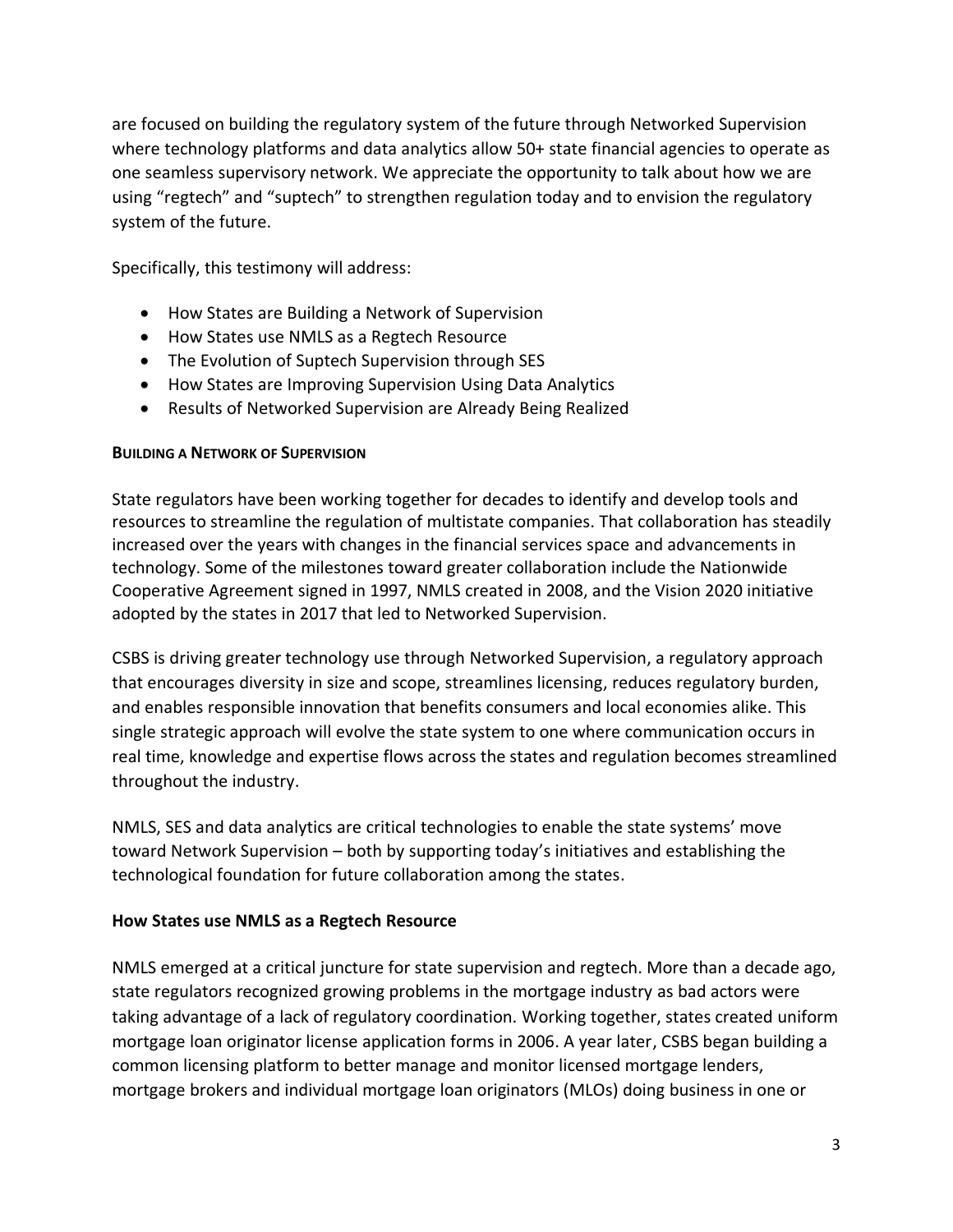multiple states. That became the Nationwide Mortgage Licensing System, launched in January 2008 – one of the first common technology platforms used by multiple state regulators in the financial regulatory space.

Congress recognized its value and incorporated what is now called the Nationwide Multistate Licensing System in passage of the Secure and Fair Enforcement for Mortgage Licensing Act of 2008. State regulators began using NMLS in 2012 to license a broader range of nonbank financial services providers.

Today, NMLS is a comprehensive system of licensing for all state-licensed mortgage companies and MLOs, and registration for MLOs working in all depository institutions, including banks and credit unions. Nearly 640,000 companies and individuals use NMLS annually to manage their business licensing or registration. These companies and individuals span the mortgage, consumer finance, debt and money services businesses (MSB) industries – with the mortgage industry accounting for more than 80% of NMLS use.

In addition to serving as a regulatory platform, NMLS has a public facing portal [\(nmlsconsumeraccess.org\)](https://nationwidelicensingsystem.org/about/Pages/NMLSConsumerAccess.aspx) where consumers review individual and company licensing status and publicly available regulatory actions. NMLS also supports state efforts to improve regulatory data and information sharing about nonbank financial services providers. States are using NMLS data to understand and evaluate trends and risks in their regulated industries and to better risk-scope licensing and supervisory priorities and activities.

In 2011, NMLS launched the Mortgage Call Report, which is a quarterly report of originations covering more companies than is covered by the Home Mortgage Disclosure Act. In 2017, we launched the MSB Call Report, which is the first and only nationwide report of MSB information, especially important in understanding the money transmission industry. These reports create a standardized reporting requirement across all participating states that allow for nationwide trend analysis and risk identification. We are also in the early stages of developing a Consumer Finance Call Report.

The data has given state regulators a deeper perspective into the mortgage industry landscape and has helped us identify applications that might require more scrutiny. As a result, state regulators have become more efficient and risk focused. NMLS is useful for federal regulators as well. The Consumer Financial Protection Bureau relies on NMLS to register mortgage loan originators who work in banks and credit unions.

NMLS is an important system, which is why we have begun to rebuild NMLS to advance Networked Supervision. Our goal is to transition all state agencies to the new modernized system. Currently, CSBS is creating common information standards to be agreed upon by all states to support the software development for the modernized system and in the beginning stages of the functional development. Some of the standards that have already been finalized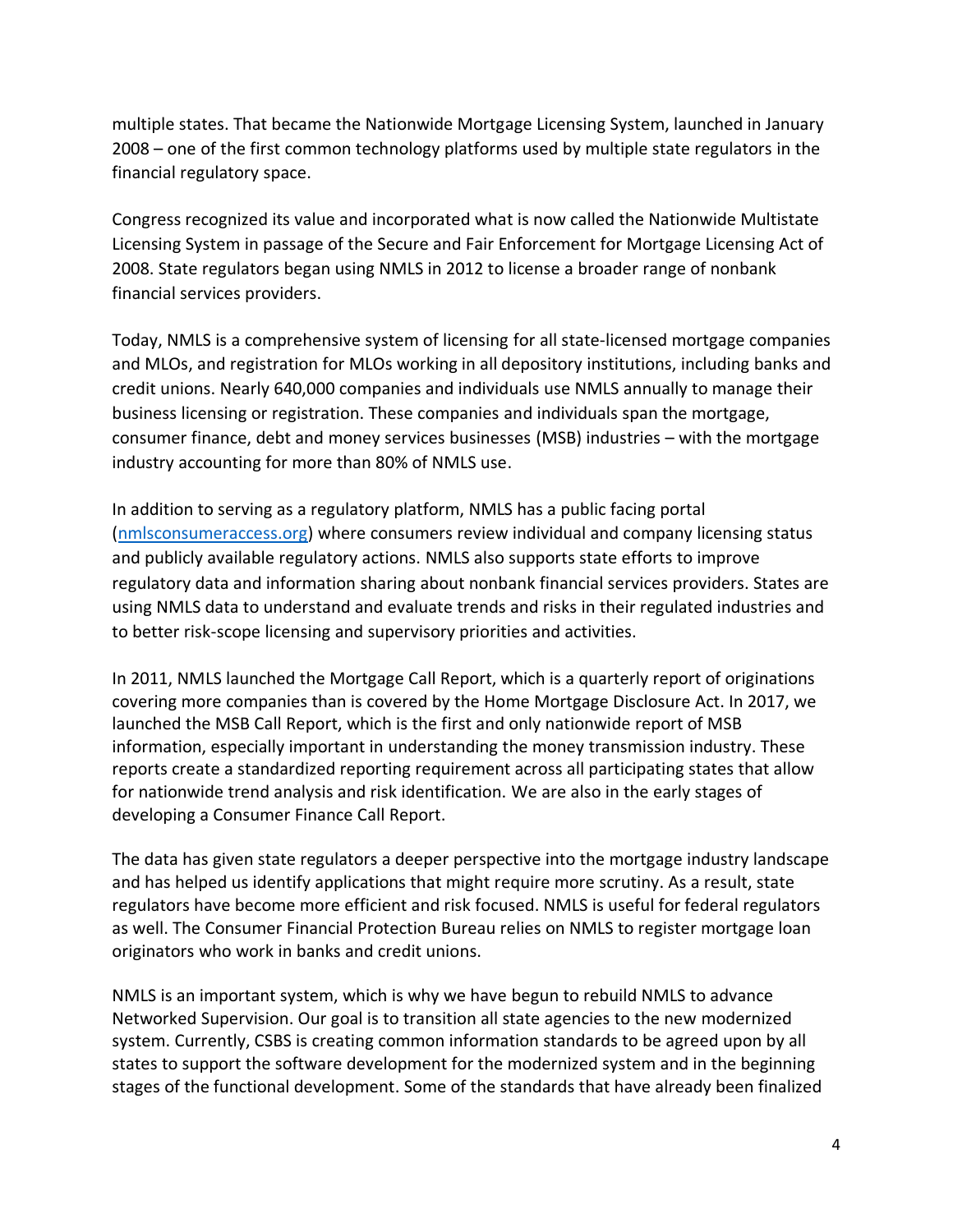include: the core data and documents that all MSBs must provide, creating a national standard of information collection; and information standards for the MSBs.

### **The State Examination System**

Building on the success of NMLS as a licensing system, the states developed a new technology platform called the State Examination System. Through SES, launched in February 2020, state regulators have a powerful tool to advance uniformity, efficiency and a less burdensome supervisory process for companies. This secure, end-to-end technology platform is the first nationwide system to bring regulators and companies into the same technology space for examinations, fostering greater transparency throughout supervisory processes.

SES provides a platform for state agencies to conduct exams, investigations, consumer complaints and other supervision work and to share that information within their agency and within the broader state regulatory network. Examiners can use SES for every aspect of the exam, from scheduling to reviewing reports and everything in between. SES allows for greater partnering with other state agencies, reducing the regulatory burden for companies that are supervised by more than one agency. Having a view into the supervisory findings from one agency allows another agency to better allocate resources and schedule their own supervisory activities. State regulators can also use shared exam manuals and procedures, which will help drive uniformity and consistency across the states.

SES improves how state agencies and companies address consumer complaints by providing a single platform for all involved. State agencies can enter and process complaints about financial entities under their supervision. Summaries of all complaints are available to any state regulator using the complaints system. State regulators investigate the complaints and work with the company on behalf of the consumer to resolve the issue. This not only accelerates the process, but it also creates a data set that gives a fuller picture of complaints, reveals areas of potential consumer harm, and enables a risk focused examination approach.

Currently, 49 state agencies have used the system for individual state exams. We continue to improve and expand upon SES, which in 2021 underwent five large-scale enhancements that provide agencies and companies with new or improved functions, leading to a better overall user experience.

#### **IMPROVING SUPERVISION THROUGH DATA ANALYTICS**

Data analytics is an important area for CSBS. To support our data and analytics efforts, the CSBS Board chartered a group of regulators known as the Data Analytics Taskforce, which has been exploring options for how states can advance supervision by harnessing real-time, or morefrequent, data.

CSBS has worked with a group of data-savvy state regulators since 2019 to explore how predictive modeling could be used as an early detection tool for bank risk. This year, staff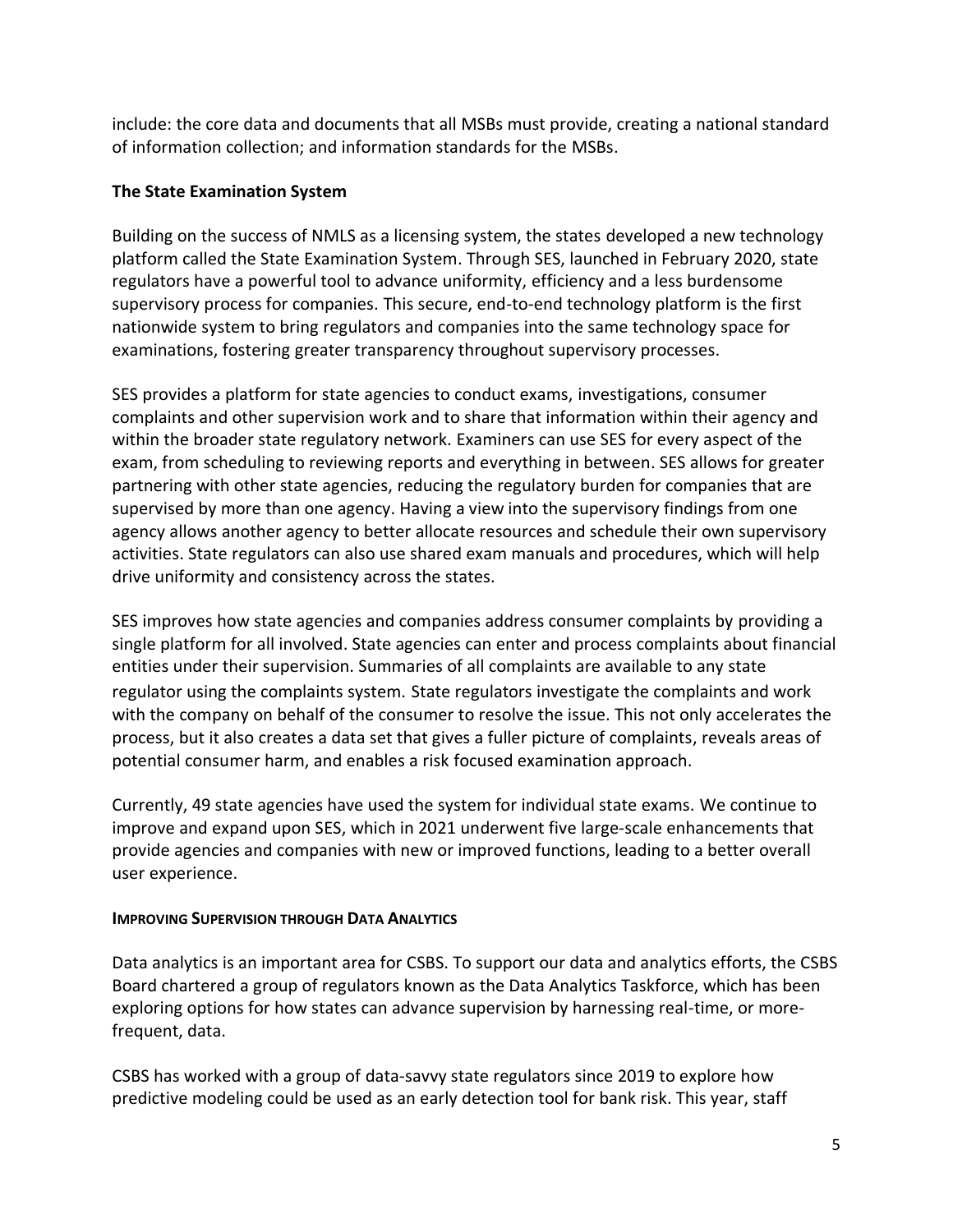completed work on the first version of its predictive analytics solution, which includes two models, two predictive dashboards and extensive model documentation, and is slated for a pilot program in 2022.

The CSBS Risk Identification team is comprised of a group of regulators who are leveraging technology to understand emerging trends from examiners in the field. Using the CSBS Risk ID Data Collection Tool, examiners are asked to submit data each quarter on examination trends like frequently upgraded/downgraded categories, examination time trends, topical elements like CECL and LIBOR transition and other emerging risk areas.

#### **RESULTS OF NETWORKED SUPERVISION ARE ALREADY BEING REALIZED**

Networked Supervision is a wide-ranging transformation that will require the adoption of common policies and practices to fully realize the benefits of technology. Recognizing Networked Supervision's large scope, the CSBS Board in early 2021 approved eight priorities that both lay the groundwork for future initiatives and further work started under Vision 2020, which includes: the [Model Money Transmission Modernization Act](https://www.csbs.org/policy/statements-comments/csbs-model-money-transmission-modernization-act); the MSB One Company, One Exam supervisory program; and the Multistate MSB Licensing Agreement.

Last year, the CSBS Board approved the Money Transmitter Model Law for state adoption. This model law establishes one set of regulatory requirements, creating greater clarity for businesses and streamlining the regulation of nationwide payments companies. The law will also inform the MSB experience in the modernized NMLS initiative described above. Several states have begun the process of state-level adoption.

States advanced the MSB One Company, One Exam pilot to a supervisory program by performing single exams for 74 nationwide payments companies, reducing duplicative exams by 78%. States have also reduced the time it takes to license a new MSB by 25% through the Multistate MSB Licensing Agreement (MMLA). Currently, 29 states have adopted the MMLA, and 10 more have committed to join the agreement in 2022 and 2023. By reducing duplicative exams and licensing time, these programs are addressing significant pain points identified by the Vision 2020 Fintech Industry Advisory Panel.

In the mortgage area, and in support of Networked Supervision, SES facilitated a multi-state exam for the One Company, One Exam mortgage pilot. Fifty-one state agencies were part of the pilot, with 27 states participating, nine states leveraging portions of the exam, 10 states accepting and five agreeing to a moratorium. An after-action report on the One Company, One Exam mortgage pilot will yield valuable information to guide more effective and efficient multistate exams in the coming years.

In addition, states approved prudential standards for nonbank mortgage servicers to coordinate individual state authority into nationwide requirements for financial condition and corporate governance over the fast-growing area of nonbank mortgage servicing. To encourage uniform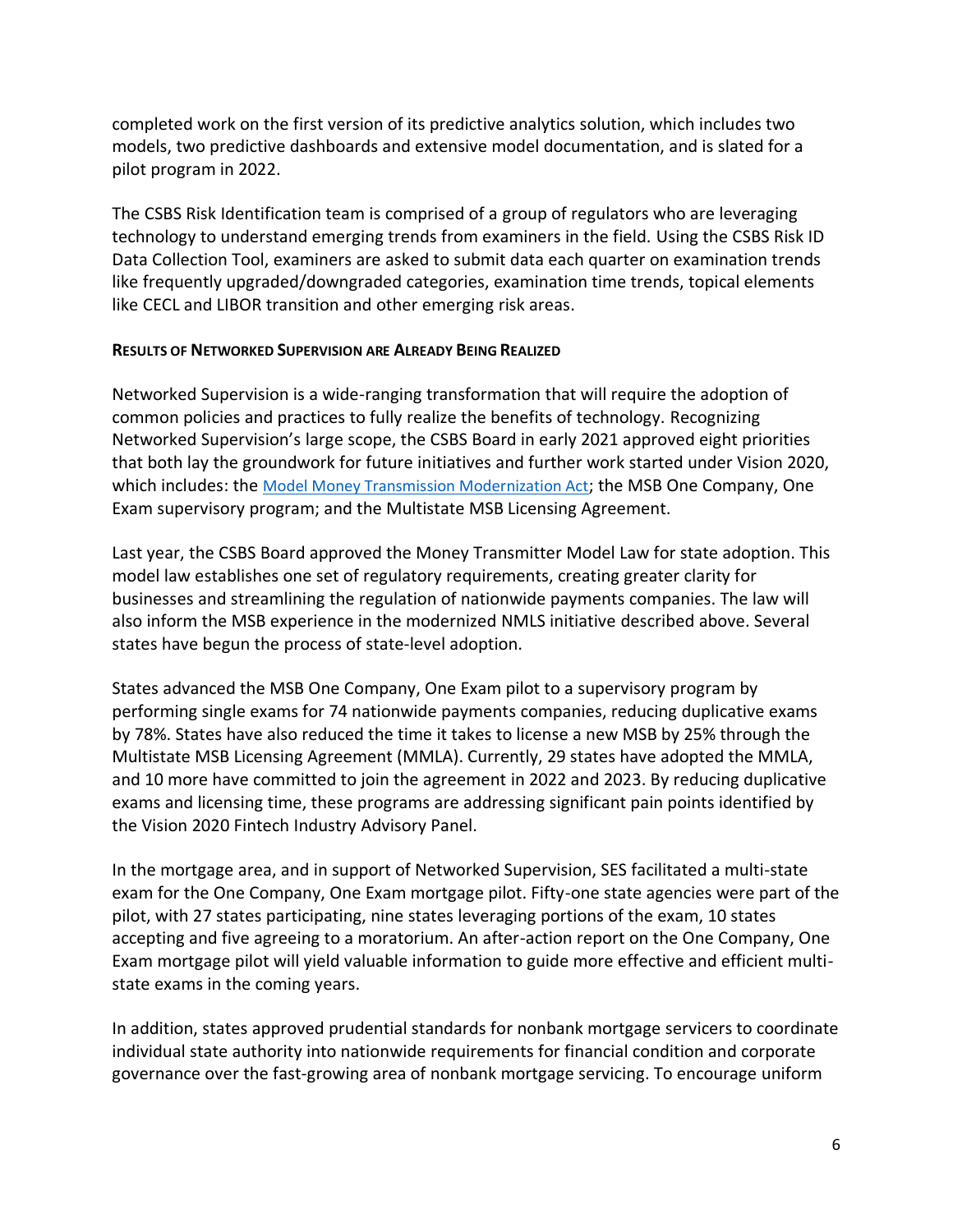coverage, CSBS staff are working with state agencies to understand the path to adoption of common prudential standards in their state.

Networked Supervision requires timely and robust information sharing between state and federal agencies. In addition to developing platforms that support this objective, CSBS and the states are identifying and seeking to modernize the necessary legal underpinnings in state and federal law or processes to promote greater legal certainty to enable a networked approach to regulatory and supervisory information.

The elimination of data silos is critical to achieving more efficient supervisory processes. For example, the primary prudential supervisors of nonbank mortgage servicers - state regulators, the Federal Housing Finance Agency (FHFA) and Ginnie Mae - each have proposed prudential standards. However, our lack of information sharing protocols means that these standards were developed and will be administered in vacuums. The state system has had substantive information sharing platforms in place with the Consumer Financial Protection Bureau (CFPB) since 2011 and with the U.S. Department of Housing and Urban Development (HUD) since 2014. State and federal information sharing is accomplished through memorandums of understanding facilitated by CSBS, and the process works very well. All these agencies collect and use data to monitor nonbanks. The Financial Stability Oversight Council itself has been recommending collaboration between the state system and FHFA since 2014.

In addition to working with our federal counterparts to develop information sharing agreements, state regulators are also asking Congress to support the Bank Service Company Examination Coordination Act (HR 2270/S 1230) which will enhance state and federal regulators' ability to coordinate their oversight of bank technology partners, such as fintech lending platforms or cloud service providers.

The Networked Supervision priorities are important for building the system of the future, but the state system is already operating as a network in other areas. For example, states discovered a new way to use the CSBS data analytics platform. As part of the CSBS Data Working Group, the Iowa Division of Banking shared that it was developing a comprehensive risk analysis dashboard for banks using the self-service section of the CSBS Analytics platform. Recognizing this would be useful for other states, CSBS developed a launchpad capability to quickly deploy select state-created reports to all end-users in a special "Member Created Reports" section of our analytics platform. As a result, 15 states have already used Iowa's risk dashboard. We plan to expand this crowd-sourced capability so states can more seamlessly network with one another on analytics development activities and reduce duplicative efforts.

In another example, authentication technology employed by CSBS recently uncovered massive fraud that violated the Secure and Fair Enforcement for Mortgage Licensing Act (SAFE Act) education requirements for mortgage loan originators. CSBS notified the state agencies, who had the authority to enforce their SAFE Act requirements. As a result of this discovery, 45 state financial agencies reached settlements with more than 400 mortgage loan originators nationwide, resulting in \$1.2 million in penalties, and several state financial agencies reached a